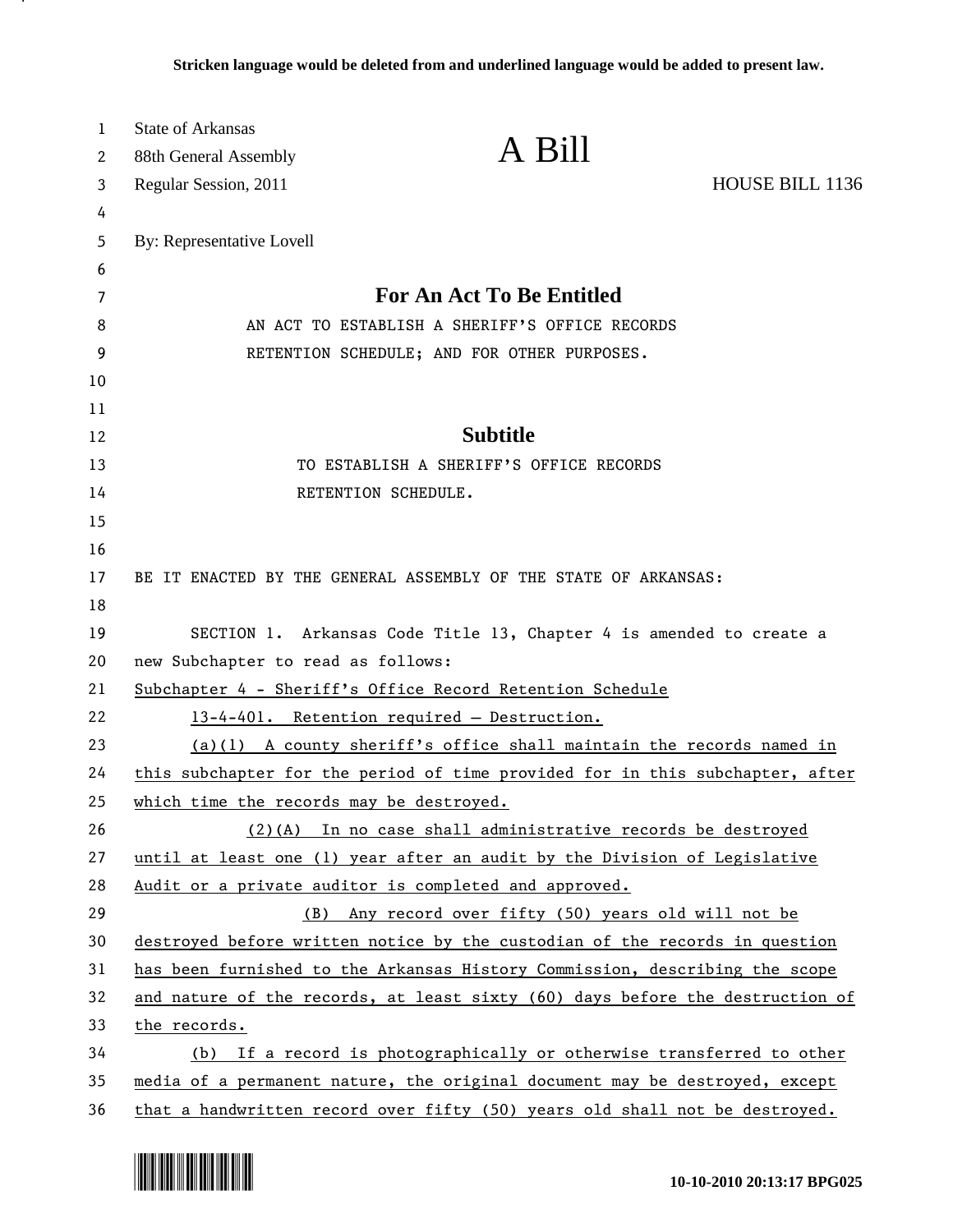| 1  | (c) Before any record is destroyed, the custodian of the record shall         |
|----|-------------------------------------------------------------------------------|
| 2  | document the date and type of document.                                       |
| 3  |                                                                               |
| 4  | 13-4-402. Retention of records otherwise provided.                            |
| 5  | A record retained by a county sheriff's office for which a retention          |
| 6  | period is otherwise provided for in the Arkansas Code of 1987 Annotated is    |
| 7  | not subject to this subchapter, including, without limitation, records        |
| 8  | described in:                                                                 |
| 9  | $(1)$ Section 12-12-104; and                                                  |
| 10 | $(2)$ Section $16-10-211$ .                                                   |
| 11 |                                                                               |
| 12 | 13-4-403. Criminal investigation documentation.                               |
| 13 | In this section, "criminal investigation documentation" includes<br>(a)       |
| 14 | without limitation:                                                           |
| 15 | Incident or offense reports;<br>(1)                                           |
| 16 | (2)<br>Arrest warrant records;                                                |
| 17 | (3) Search warrant records; and                                               |
| 18 | Investigative case files, including:<br>(4)                                   |
| 19 | (A) Photographs;                                                              |
| 20 | (B) Lab reports; and                                                          |
| 21 | Audiovisual media.<br>(C)                                                     |
| 22 | Criminal investigation documentation shall be retained for the<br>(b)         |
| 23 | following periods of time:                                                    |
| 24 | (1) If the documentation is associated with a Class Y or Class A              |
| 25 | felony, it shall be retained indefinitely;                                    |
| 26 | (2) If the documentation is associated with any other felony, it              |
| 27 | shall be retained for ten (10) years;                                         |
| 28 | (3) If the documentation is associated with a misdemeanor or                  |
| 29 | violation, it shall be retained for five (5) years; and                       |
| 30 | $(4)$ If the documentation relates to a civil matter or any other             |
| 31 | noncriminal matter, it shall be retained for three (3) years.                 |
| 32 | (c) Criminal investigation documentation may be disposed of by the            |
| 33 | order of the county judge upon recommendation of the county sheriff after the |
| 34 | period of time dictated by subsection (b) of this section.                    |
| 35 |                                                                               |
| 36 | 13-4-404. Jail booking records.                                               |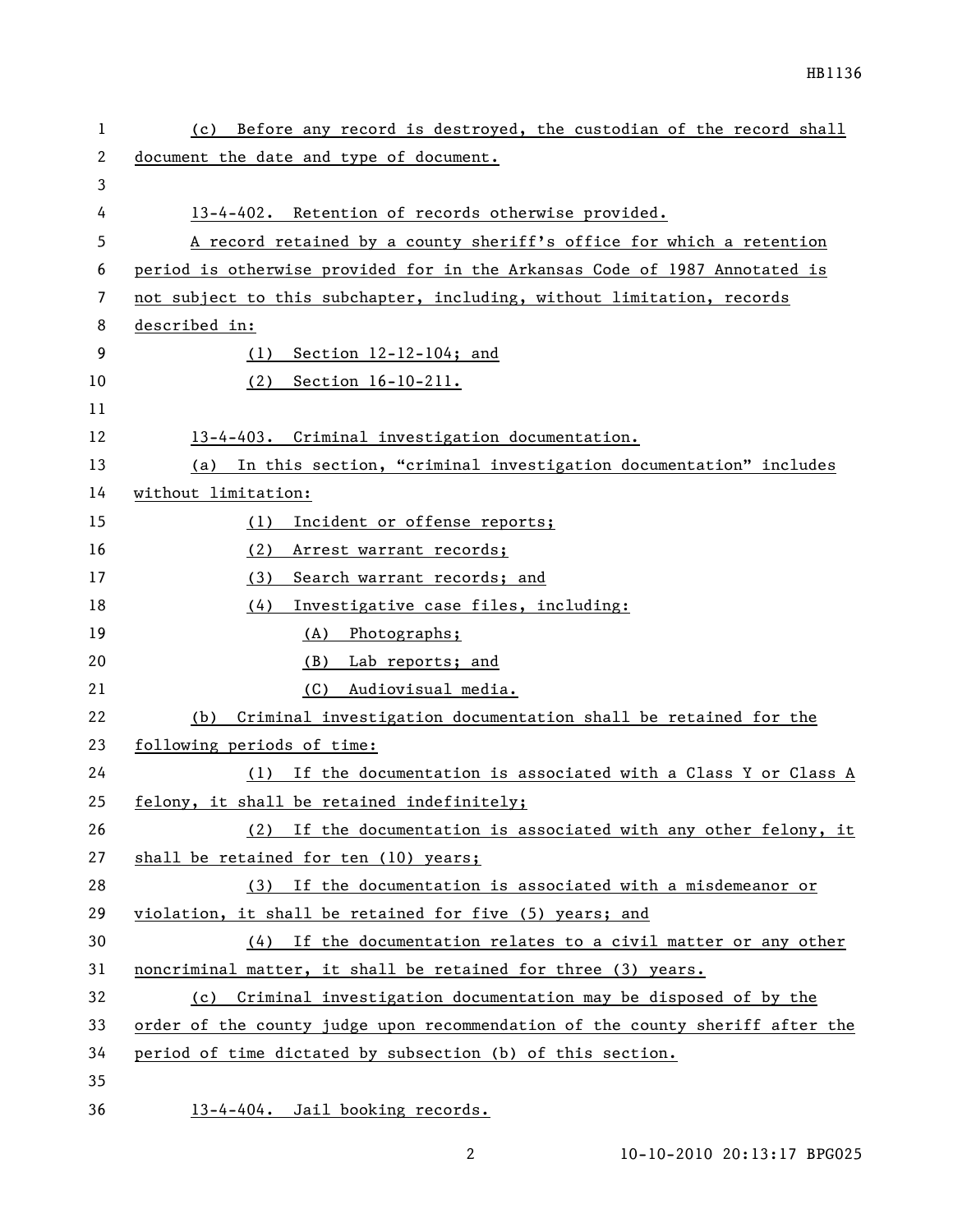| 1  | (a) In this section, "jail booking records" means records generated             |
|----|---------------------------------------------------------------------------------|
| 2  | and kept during jail booking procedures and while a person is in custody and    |
| 3  | includes without limitation:                                                    |
| 4  | (1)<br>Fingerprint cards;                                                       |
| 5  | Booking photographs; and<br>(2)                                                 |
| 6  | Jail detention logs.<br>(3)                                                     |
| 7  | Jail booking records shall be kept for thirty (30) years, after<br>(b)          |
| 8  | which time they may be disposed of by order of the county judge upon            |
| 9  | recommendation of the county sheriff.                                           |
| 10 |                                                                                 |
| 11 | 13-4-405. Dispatch reports.                                                     |
| 12 | In this section, "dispatch reports" means records generated and<br>(a)          |
| 13 | kept regarding:                                                                 |
| 14 | Incoming calls to the county sheriff's office involving<br>(1)                  |
| 15 | reports or complaints from the general public;                                  |
| 16 | (2) Complaint cards; and                                                        |
| 17 | Radio traffic logs.<br>(3)                                                      |
| 18 | Dispatch reports shall be kept for a period of seven (7) years,<br>(b)          |
| 19 | after which they may be disposed of by the order of the county judge upon       |
| 20 | recommendation of the county sheriff.                                           |
| 21 |                                                                                 |
| 22 | 13-4-406. Orders of protection.                                                 |
| 23 | Orders of protection issued by a circuit court under $\S$ 9-15-201 et seq.      |
| 24 | shall be retained for a period of ten $(10)$ years after which time they may be |
| 25 | disposed of by the order of the county judge upon recommendation of the         |
| 26 | county sheriff.                                                                 |
| 27 |                                                                                 |
| 28 | 13-4-407. General law enforcement documentation.                                |
| 29 | The following documents, records, and reports, computerized or on               |
| 30 | paper, shall be retained for a period of five (5) years, after which time       |
| 31 | they may be disposed of by the order of the county judge upon recommendation    |
| 32 | of the county sheriff:                                                          |
| 33 | Citations;<br>(1)                                                               |
| 34 | (2)<br>Summons;                                                                 |
| 35 | Subpoenas;<br>(3)                                                               |
| 36 | (4)<br>Writs of execution;                                                      |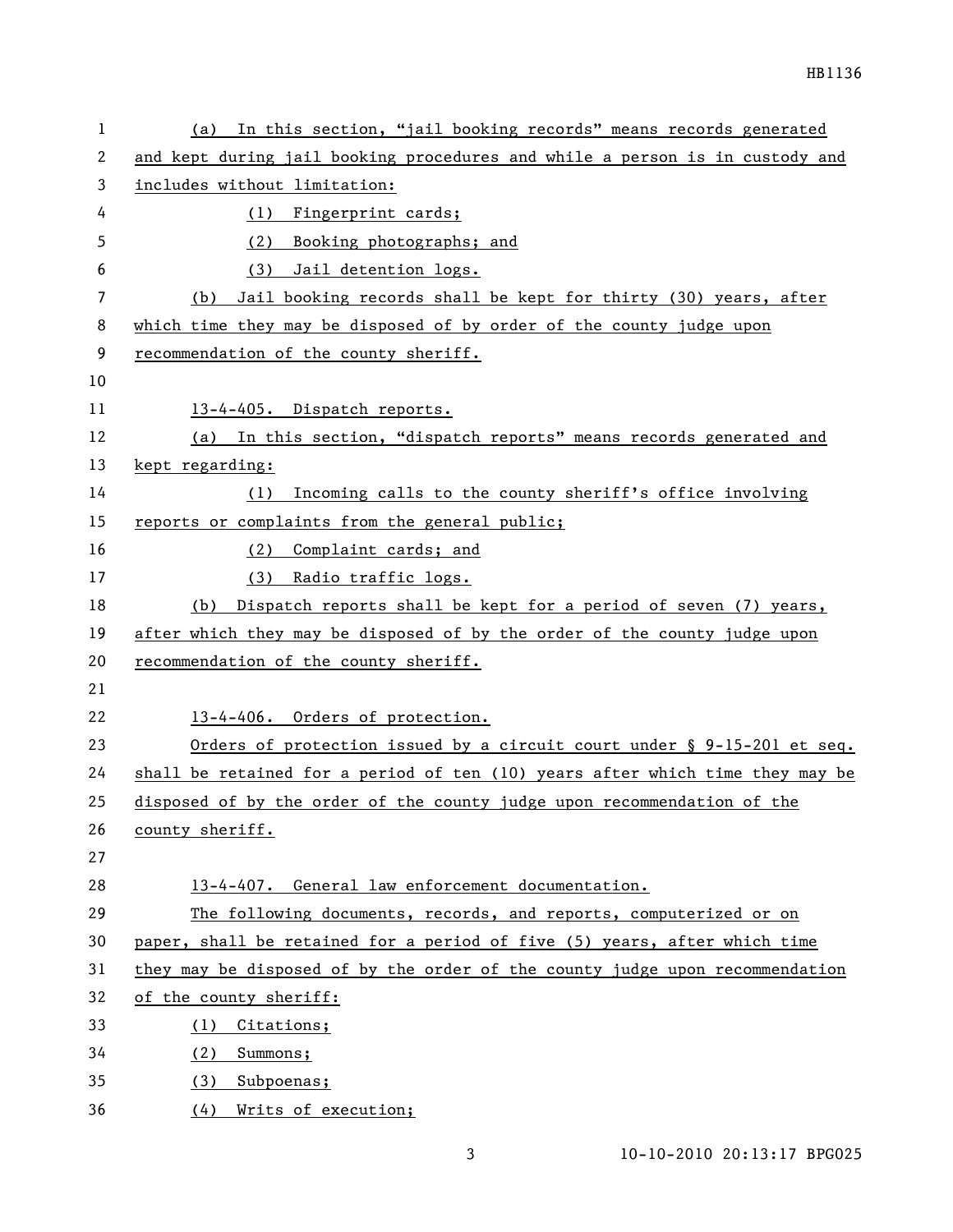| 1  | Writs of garnishment;<br>(5)                                                  |
|----|-------------------------------------------------------------------------------|
| 2  | Writs of possession;<br>(6)                                                   |
| 3  | (7)<br>Writs of replevin; and                                                 |
| 4  | Other writs in the possession of the county sheriff.<br>(8)                   |
| 5  |                                                                               |
| 6  | 13-4-408. Items in the possession of a county sheriff's office                |
| 7  | pursuant to a criminal investigation or court case - Misdemeanors.            |
| 8  | (a) If an item is in the possession of a county sheriff's office              |
| 9  | pursuant to a misdemeanor criminal investigation or court case, it shall be   |
| 10 | retained for a period of thirty (30) days after:                              |
| 11 | (1) The investigation for which it is being held has closed; or               |
| 12 | (2) If the investigation results in a criminal prosecution, the               |
| 13 | date of the final judgment if there is no appeal of the conviction to circuit |
| 14 | court.                                                                        |
| 15 | A noncontraband item shall be returned to its owner.<br>(b)                   |
| 16 | The county sheriff shall petition the district court for the<br>(c)           |
| 17 | disposal or destruction of contraband or an item that an owner has not        |
| 18 | claimed.                                                                      |
| 19 |                                                                               |
| 20 | 13-4-409. Items in the possession of a county sheriff's office                |
| 21 | pursuant to a criminal investigation or court case - Felonies.                |
| 22 | (a) If an item is in the possession of a county sheriff's office              |
| 23 | pursuant to a felony criminal investigation, it shall be retained until the   |
| 24 | applicable statute of limitation for the most serious possible crime to which |
| 25 | it could be connected has lapsed.                                             |
| 26 | $(b)(1)$ If an item is in the possession of a county sheriff's office         |
| 27 | pursuant to a felony court case, it shall be retained for a period of two     |
| 28 | (2) years after the date of the final judgment if there is no appeal of the   |
| 29 | conviction.                                                                   |
| 30 | $(2)$ (A) If there is an appeal of the conviction to an appellate             |
| 31 | court, the item shall be retained for three (3) years after the final         |
| 32 | judgment is entered and after the conclusion of any post-conviction           |
| 33 | litigation.                                                                   |
| 34 | Post-conviction litigation includes without<br>(B)                            |
| 35 | limitation:                                                                   |
| 36 | Proceedings under Rule 37 of the Arkansas Rules<br>(i)                        |

4 10-10-2010 20:13:17 BPG025

HB1136